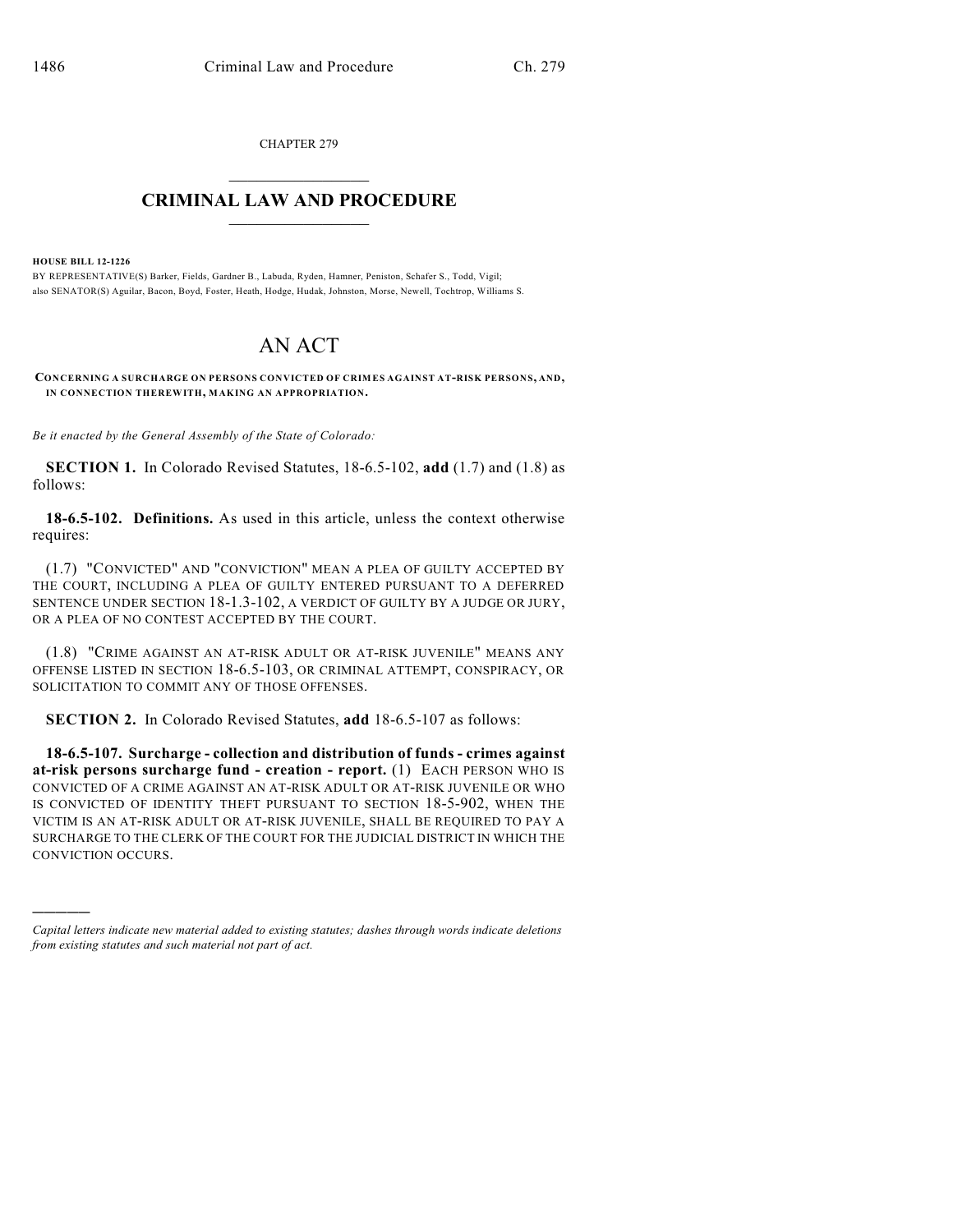(2) SURCHARGES PURSUANT TO SUBSECTION (1) OF THIS SECTION SHALL BE IN THE FOLLOWING AMOUNTS:

(a) FOR EACH CLASS 2 FELONY OF WHICH A PERSON IS CONVICTED, ONE THOUSAND FIVE HUNDRED DOLLARS;

(b) FOR EACH CLASS 3 FELONY OF WHICH A PERSON IS CONVICTED, ONE THOUSAND DOLLARS;

(c) FOR EACH CLASS 4 FELONY OF WHICH A PERSON IS CONVICTED, FIVE HUNDRED DOLLARS;

(d) FOR EACH CLASS 5 FELONY OF WHICH A PERSON IS CONVICTED, THREE HUNDRED SEVENTY-FIVE DOLLARS;

(e) FOR EACH CLASS 6 FELONY OF WHICH A PERSON IS CONVICTED, TWO HUNDRED FIFTY DOLLARS;

(f) FOR EACH CLASS 1 MISDEMEANOR OF WHICH A PERSON IS CONVICTED, TWO HUNDRED DOLLARS;

(g) FOR EACH CLASS 2 MISDEMEANOR OF WHICH A PERSON IS CONVICTED, ONE HUNDRED FIFTY DOLLARS; AND

(h) FOR EACH CLASS 3 MISDEMEANOR OF WHICH A PERSON IS CONVICTED, SEVENTY-FIVE DOLLARS.

(3) THE CLERK OF THE COURT SHALL ALLOCATE THE SURCHARGE REQUIRED PURSUANT TO THIS SECTION AS FOLLOWS:

(a) FIVE PERCENT SHALL BE RETAINED BY THE CLERK OF THE COURT FOR ADMINISTRATIVE COSTS INCURRED PURSUANT TO THIS SUBSECTION (3). SUCH AMOUNT RETAINED SHALL BE TRANSMITTED TO THE STATE TREASURER FOR DEPOSIT IN THE JUDICIAL STABILIZATION CASH FUND CREATED IN SECTION 13-32-101 (6), C.R.S.

(b) NINETY-FIVE PERCENT SHALL BE TRANSFERRED TO THE STATE TREASURER, WHO SHALL CREDIT THE SAME TO THE CRIMES AGAINST AT-RISK PERSONS SURCHARGE FUND CREATED PURSUANT TO SUBSECTION (4) OF THIS SECTION.

(4) (a) THERE IS HEREBY CREATED IN THE STATE TREASURY THE CRIMES AGAINST AT-RISK PERSONS SURCHARGE FUND, REFERRED TO IN THIS SECTION AS THE "FUND", THAT CONSISTS OF MONEYS RECEIVED BY THE STATE TREASURER PURSUANT TO THIS SECTION. THE MONEYS IN THE FUND SHALL BE SUBJECT TO ANNUAL APPROPRIATION BY THE GENERAL ASSEMBLY TO THE STATE OFFICE ON AGING IN THE DEPARTMENT OF HUMAN SERVICES, CREATED PURSUANT TO SECTION 26-11-202, C.R.S., FOR DISTRIBUTION TO A FISCAL AGENT THAT IS AN AFFILIATE OF A NATIONAL ORGANIZATION THAT SERVES INDIVIDUALS AFFECTED BY A DISABILITY AND CHRONIC CONDITION ACROSS THE LIFE SPAN AND IS WORKING WITH THE STATE OF COLORADO TO IMPLEMENT THE LIFESPAN RESPITE CARE PROGRAM, REFERRED TO IN THIS SECTION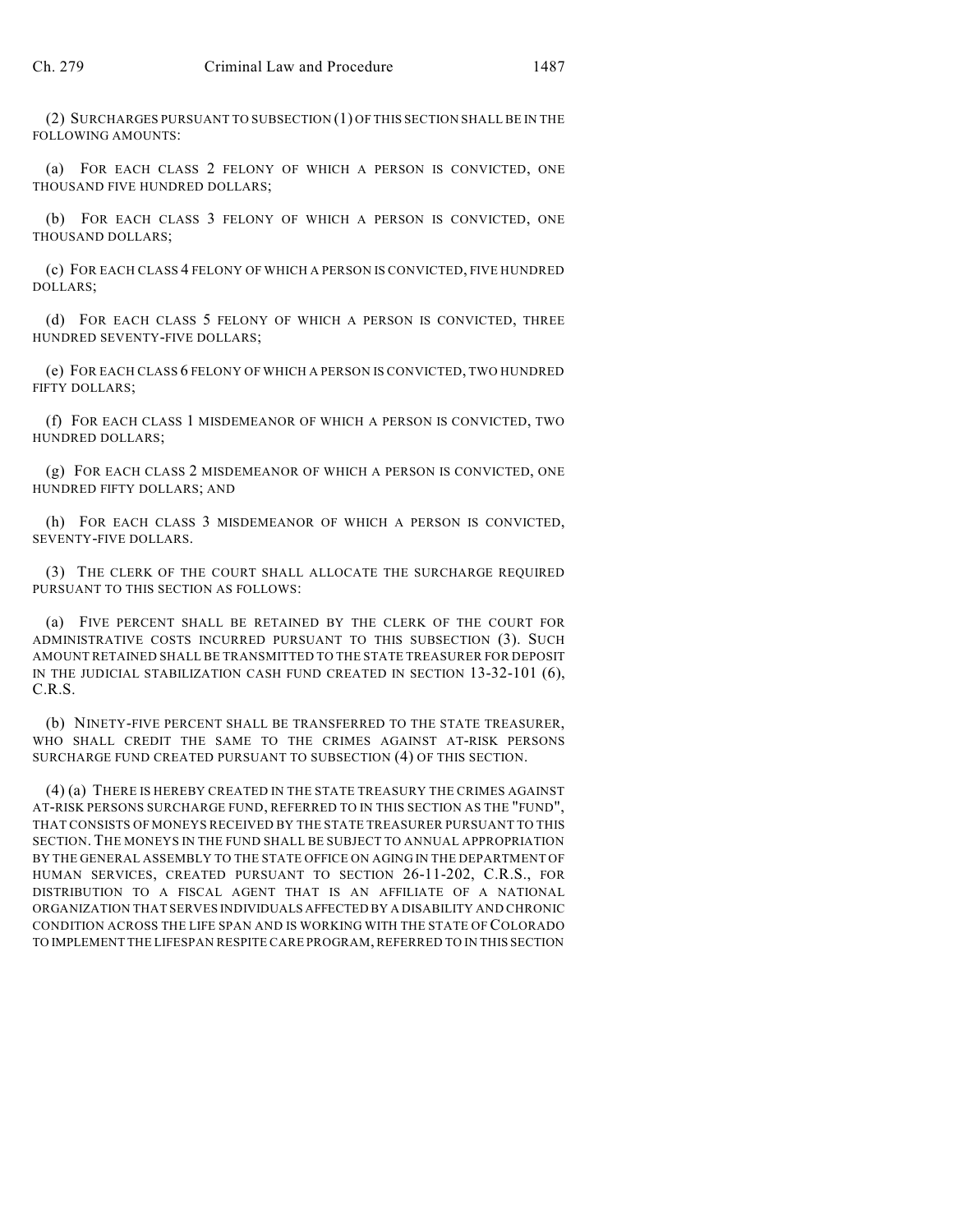AS THE "FISCAL AGENT".PROVIDED THAT PROGRAMS SELECTED TO RECEIVE MONEYS FROM THE FUND MEET THE GUIDELINES FOR DISTRIBUTION PURSUANT TO PARAGRAPH (b) OF THIS SUBSECTION (4), THE FISCAL AGENT SHALL AWARD MONEYS TO PROGRAMS SELECTED BY A STATEWIDE COALITION OF NONPROFIT OR NOT-FOR-PROFIT ORGANIZATIONS THAT FOCUS ON THE NEEDS OF CAREGIVERS OF AT-RISK ADULTS OR AT-RISK JUVENILES.

(b) THE STATE OFFICE ON AGING IN THE DEPARTMENT OF HUMAN SERVICES SHALL ESTABLISH GUIDELINES FOR THE DISTRIBUTION OF THE MONEYS FROM THE FUND, INCLUDING BUT NOT LIMITED TO:

(I) PROCEDURES FOR PROGRAMS TO USE IN APPLYING FOR AN AWARD OF MONEYS FROM THE FUND;

(II) PROCEDURES FOR THE FISCAL AGENT TO USE IN REPORTING TO THE STATE OFFICE ON AGING PURSUANT TO PARAGRAPH (e) OF THIS SUBSECTION (4); AND

(III) ACCOUNTABILITY AND PERFORMANCE STANDARDS FOR PROGRAMS THAT RECEIVE MONEYS FROM THE FUND.

(c) NOTWITHSTANDING ANY PROVISIONS OF PARAGRAPH (a) OF THIS SUBSECTION (4) TO THE CONTRARY, THE FISCAL AGENT MAY USE A PORTION OF THE MONEYS THAT IT RECEIVES PURSUANT TO PARAGRAPH (a) OF THIS SUBSECTION (4) FOR TRAINING AND TO FACILITATE THE COORDINATION OF PROGRAMS THAT PROVIDE RESPITE SERVICES FOR CAREGIVERS OF AT-RISK ADULTS OR AT-RISK JUVENILES. THE FISCAL AGENT SHALL DISTRIBUTE THE REMAINDER OF THE MONEYS DIRECTLY TO THE PROGRAMS.

(d) EACH PROGRAM THAT RECEIVES MONEYS FROM THE FUND SHALL:

(I) PROVIDE RESPITE SERVICES THAT ALLOW A CAREGIVER TO HAVE A BREAK FROM CAREGIVING;

(II) HAVE A SIGNED AGREEMENT AND PROTOCOL WITH THE FISCAL AGENT;

(III) CONDUCT A FINGERPRINT-BASED CRIMINAL HISTORY RECORD CHECK OF STAFF AND PROVIDERS; AND

(IV) SATISFY THE ACCOUNTABILITY AND PERFORMANCE STANDARDS ESTABLISHED BY THE STATE OFFICE ON AGING PURSUANT TO SUBPARAGRAPH (III) OF PARAGRAPH (b) OF THIS SUBSECTION (4).

(e) THE FISCAL AGENT SHALL REPORT TO THE STATE OFFICE ON AGING IN THE DEPARTMENT OF HUMAN SERVICES ON A REGULAR BASIS TO BE SPECIFIED BY THE STATE OFFICE ON AGING. THE REPORT SHALL INCLUDE, BUT NEED NOT BE LIMITED TO:

(I) A LIST OF ALL PROGRAMS THAT RECEIVED MONEYS FROM THE FUND IN THE PRECEDING FISCAL YEAR;

(II) A DESCRIPTION OF HOW EACH PROGRAM THAT RECEIVED MONEYS FROM THE FUND IN THE PRECEDING FISCAL YEAR USED THOSE MONEYS; AND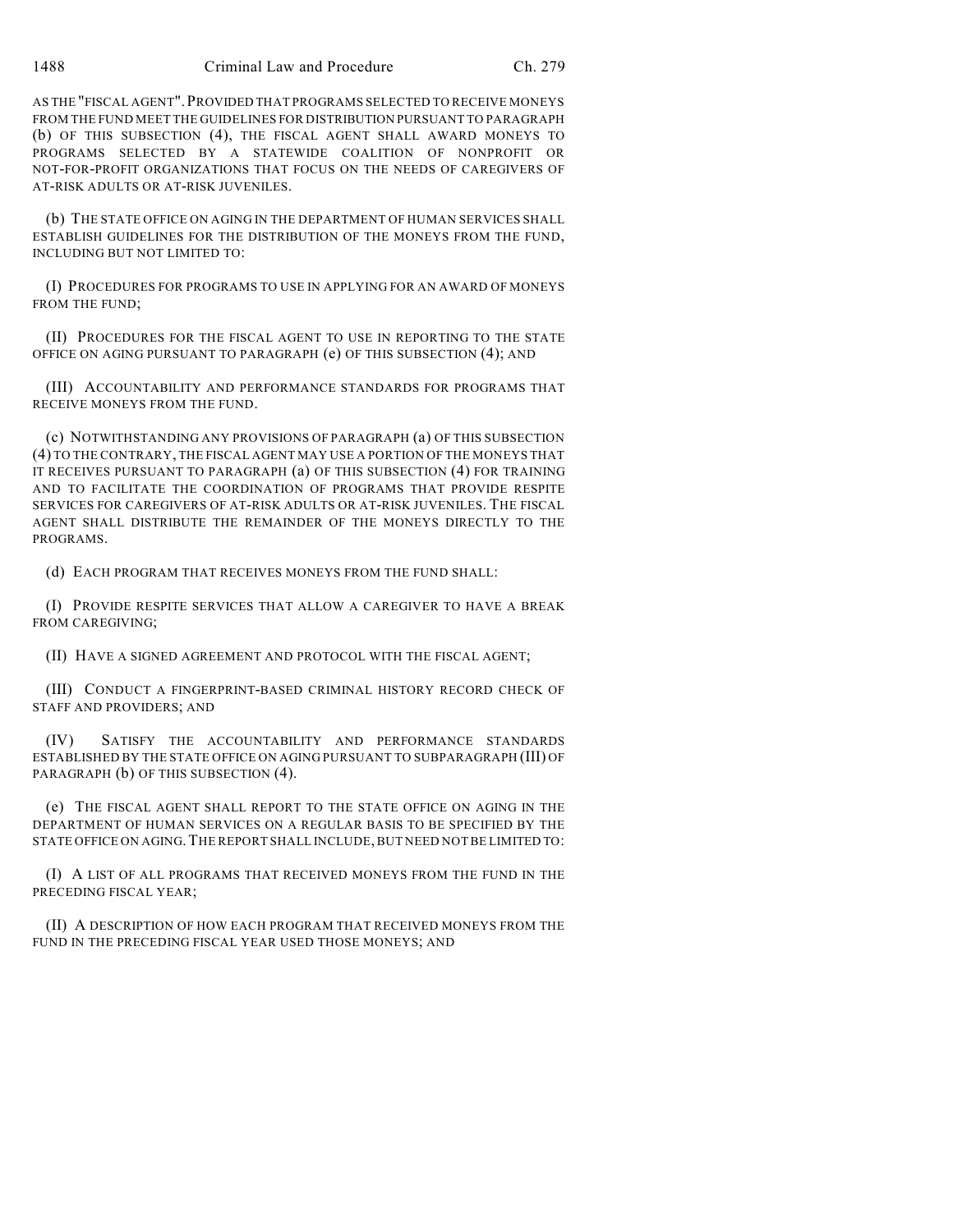(III) DOCUMENTATION DEMONSTRATING THAT EACH PROGRAM THAT RECEIVED MONEYS FROM THE FUND IN THE PRECEDING FISCAL YEAR SATISFIED ALL OF THE CRITERIA SPECIFIED IN PARAGRAPH (d) OF THIS SUBSECTION (4).

(f) THE STATE OFFICE ON AGING SHALL NOT EXPEND ANY MONEYS UNTIL THE FUND HAS ENOUGH MONEY TO PAY THE EXPENSES NECESSARY TO ADMINISTER THE FUND.

(g) ALL INTEREST DERIVED FROM THE DEPOSIT AND INVESTMENT OF MONEYS IN THE FUND SHALL BE CREDITED TO THE FUND. ANY MONEYS NOT APPROPRIATED BY THE GENERAL ASSEMBLY SHALL REMAIN IN THE FUND AND SHALL NOT BE TRANSFERRED OR REVERT TO THE GENERAL FUND OF THE STATE AT THE END OF ANY FISCAL YEAR.

(5) THE COURT MAY WAIVE ALL OR ANY PORTION OF THE SURCHARGE REQUIRED BY SUBSECTION (1) OF THIS SECTION IF THE COURT FINDS THAT A PERSON CONVICTED OF A CRIME AGAINST AN AT-RISK ADULT OR AT-RISK JUVENILE IS INDIGENT OR FINANCIALLY UNABLE TO PAY ALL OR ANY PORTION OF THE SURCHARGE.THE COURT MAY WAIVE ONLY THAT PORTION OF THE SURCHARGE THAT THE COURT FINDS THAT THE PERSON CONVICTED OF A CRIME AGAINST AN AT-RISK ADULT OR AT-RISK JUVENILE IS FINANCIALLY UNABLE TO PAY.

**SECTION 3.** In Colorado Revised Statutes, 18-1.3-204, **add** (2.5) (i.7) as follows:

**18-1.3-204. Conditions of probation.** (2.5) The order of priority for any payments required of a defendant pursuant to subparagraph  $(IV)$ ,  $(V)$ ,  $(VI)$ , or  $(VI.5)$ of paragraph (a) of subsection  $(2)$  of this section shall be as follows:

(i.7) PAYMENT OF A SURCHARGE FOR A CRIME AGAINST AN AT-RISK PERSON PURSUANT TO SECTION 18-6.5-107.

**SECTION 4. Appropriation.** In addition to any other appropriation, there is hereby appropriated, out of any moneys in the crimes against at-risk persons cash fund created in section 18-6.5-107 (4), Colorado Revised Statutes, not otherwise appropriated, to the department of human services, for the fiscal year beginning July 1, 2012, the sum of \$5,650, or so much thereof as may be necessary, for allocation to adult assistance programs, community services for the elderly, for distributions to a fiscal agent related to the implementation of this act.

**SECTION 5. Act subject to petition - effective date - applicability.** (1) This act takes effect August 15, 2012; except that, if a referendum petition is filed pursuant to section 1 (3) of article V of the state constitution against this act or an